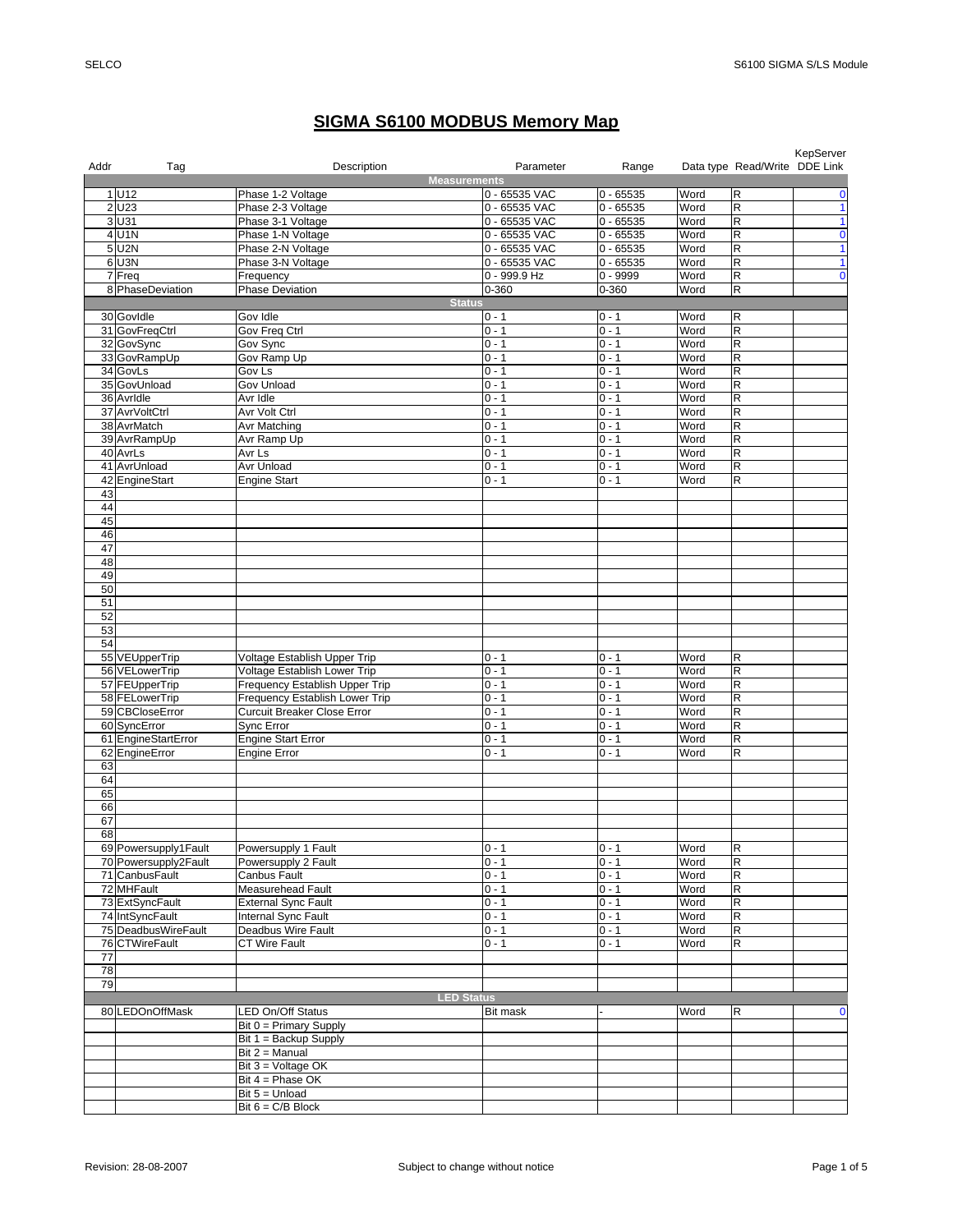|                    | Bit 7 = C/B Closed                         |                 |      |             |             |
|--------------------|--------------------------------------------|-----------------|------|-------------|-------------|
|                    |                                            |                 |      |             |             |
|                    | Bit $8 = C/B$ Trip                         |                 |      |             |             |
|                    | Bit $9 = Speed +$                          |                 |      |             |             |
|                    | Bit $10 = Speed -$                         |                 |      |             |             |
|                    | Bit $11 =$ Volt +                          |                 |      |             |             |
|                    | Bit $12 =$ Volt -                          |                 |      |             |             |
|                    |                                            |                 |      |             |             |
|                    | Bit $13 =$ Alarm                           |                 |      |             |             |
| 81 LEDFlashMask    | <b>LED Flash Status</b>                    | Bit mask        | Word | R           | 3           |
|                    | Bit 0 = Primary Supply                     |                 |      |             |             |
|                    | Bit 1 = Backup Supply                      |                 |      |             |             |
|                    | $Bit 2 = Manual$                           |                 |      |             |             |
|                    | Bit 3 = Voltage OK                         |                 |      |             |             |
|                    |                                            |                 |      |             |             |
|                    | Bit $4 =$ Phase OK                         |                 |      |             |             |
|                    | Bit $5 =$ Unload                           |                 |      |             |             |
|                    | Bit $6 = C/B$ Block                        |                 |      |             |             |
|                    | Bit $7 = C/B$ Closed                       |                 |      |             |             |
|                    | Bit $8 = C/B$ Trip                         |                 |      |             |             |
|                    |                                            |                 |      |             |             |
|                    | Bit $9 = Speed +$                          |                 |      |             |             |
|                    | Bit $10 = Speed -$                         |                 |      |             |             |
|                    | Bit $11 =$ Volt +                          |                 |      |             |             |
|                    | Bit $12 =$ Volt -                          |                 |      |             |             |
|                    | Bit $13 =$ Alarm                           |                 |      |             |             |
|                    |                                            |                 |      |             |             |
|                    | <b>Input Status</b>                        |                 |      |             |             |
| 82 InputMask       | <b>Input Status</b>                        | <b>Bit mask</b> | Word | $\mathsf R$ | $\mathbf 0$ |
|                    | Bit $0 =$ Volt Incr.                       |                 |      |             |             |
|                    | Bit 1 = Volt Decr.                         |                 |      |             |             |
|                    | Bit $2 =$ Speed Incr.                      |                 |      |             |             |
|                    | Bit 3 = Speed Decr.                        |                 |      |             |             |
|                    | Bit $4 = F/V$ Ctrl. Disable                |                 |      |             |             |
|                    |                                            |                 |      |             |             |
|                    | Bit 5 = Manual Ctrl.                       |                 |      |             |             |
|                    | Bit $6 = C/B$ Close Block                  |                 |      |             |             |
|                    | Bit 7 = Unload                             |                 |      |             |             |
|                    | Bit 8 = Engine Failed                      |                 |      |             |             |
|                    | <b>Output Status</b>                       |                 |      |             |             |
| 83 OutputMask      | <b>Output Status</b>                       | <b>Bit mask</b> | Word | <b>RW</b>   | $\mathbf 0$ |
|                    |                                            |                 |      |             |             |
|                    | Bit 0 = Engine Start                       |                 |      |             |             |
|                    | Bit 1 = Engine Stop                        |                 |      |             |             |
|                    |                                            |                 |      |             |             |
|                    | <b>Relay Status</b>                        |                 |      |             |             |
| 84 RelayMask       | <b>Relay Status</b>                        | Bit mask        | Word | $\mathsf R$ | $\mathbf 0$ |
|                    |                                            |                 |      |             |             |
|                    | Bit $0 = C/B$ Close                        |                 |      |             |             |
|                    | Bit $1 = C/B$ Trip                         |                 |      |             |             |
|                    | Bit $2 =$ Speed +                          |                 |      |             |             |
|                    | Bit $3 = Speed -$                          |                 |      |             |             |
|                    | Bit $4 =$ Volt +                           |                 |      |             |             |
|                    | Bit $5 =$ Volt -                           |                 |      |             |             |
|                    |                                            |                 |      |             |             |
|                    | <b>Control Status</b>                      |                 |      |             |             |
| 87 SpeedCtrlStatus | Status information for Speed Control       | <b>Bit mask</b> | Word | R           | $\mathbf 0$ |
|                    | $0 =$ Stopped                              |                 |      |             |             |
|                    | $1 = Power-up$                             |                 |      |             |             |
|                    | $2 =$ Frequency to preset                  |                 |      |             |             |
|                    | $3 =$ Frequency to net                     |                 |      |             |             |
|                    | $4 =$ Synchronizing                        |                 |      |             |             |
|                    | $5 =$ Synchronization OK                   |                 |      |             |             |
|                    |                                            |                 |      |             |             |
|                    | 6 = Active Load Sharing Ramp Up            |                 |      |             |             |
|                    | 7 = Active Load Sharing Ramp Up Ended      |                 |      |             |             |
|                    | 8 = Active Load Sharing                    |                 |      |             |             |
|                    | 9 = Active Load Sharing Ramp Down          |                 |      |             |             |
|                    | 10 = Active Load Sharing Ramp Down Ended   |                 |      |             |             |
|                    |                                            |                 |      |             |             |
|                    | 17 = Active Load Sharing Frequency Control |                 |      |             | $\mathbf 0$ |
| 88 VoltCtrlStatus  | Status information for Voltage Control     | Bit mask        | Word | R           |             |
|                    | $0 =$ Stopped                              |                 |      |             |             |
|                    | $1 = Power-up$                             |                 |      |             |             |
|                    | $11 =$ Voltage to preset                   |                 |      |             |             |
|                    | $12 =$ Voltage to net                      |                 |      |             |             |
|                    | 13 = Reactive Loadsharing                  |                 |      |             |             |
|                    |                                            |                 |      |             |             |
|                    | 14 = Reactive Load Sharing Ramp Up         |                 |      |             |             |
|                    | 15 = Reactive Load Sharing Ramp Down       |                 |      |             |             |
|                    | 16 = Voltage Control Deactivated           |                 |      |             |             |
|                    | <b>Alarm Status</b>                        |                 |      |             |             |
| 89 AlarmMask       | <b>Alarm Error Status</b>                  | Bit mask        | Word | R           | $\mathbf 0$ |
|                    | Bit 0 = Primary Supply                     |                 |      |             |             |
|                    |                                            |                 |      |             |             |
|                    | Bit 1 = Backup Supply                      |                 |      |             |             |
|                    | Bit $2 = Can Bus$<br>Bit 3 = Measure Head  |                 |      |             |             |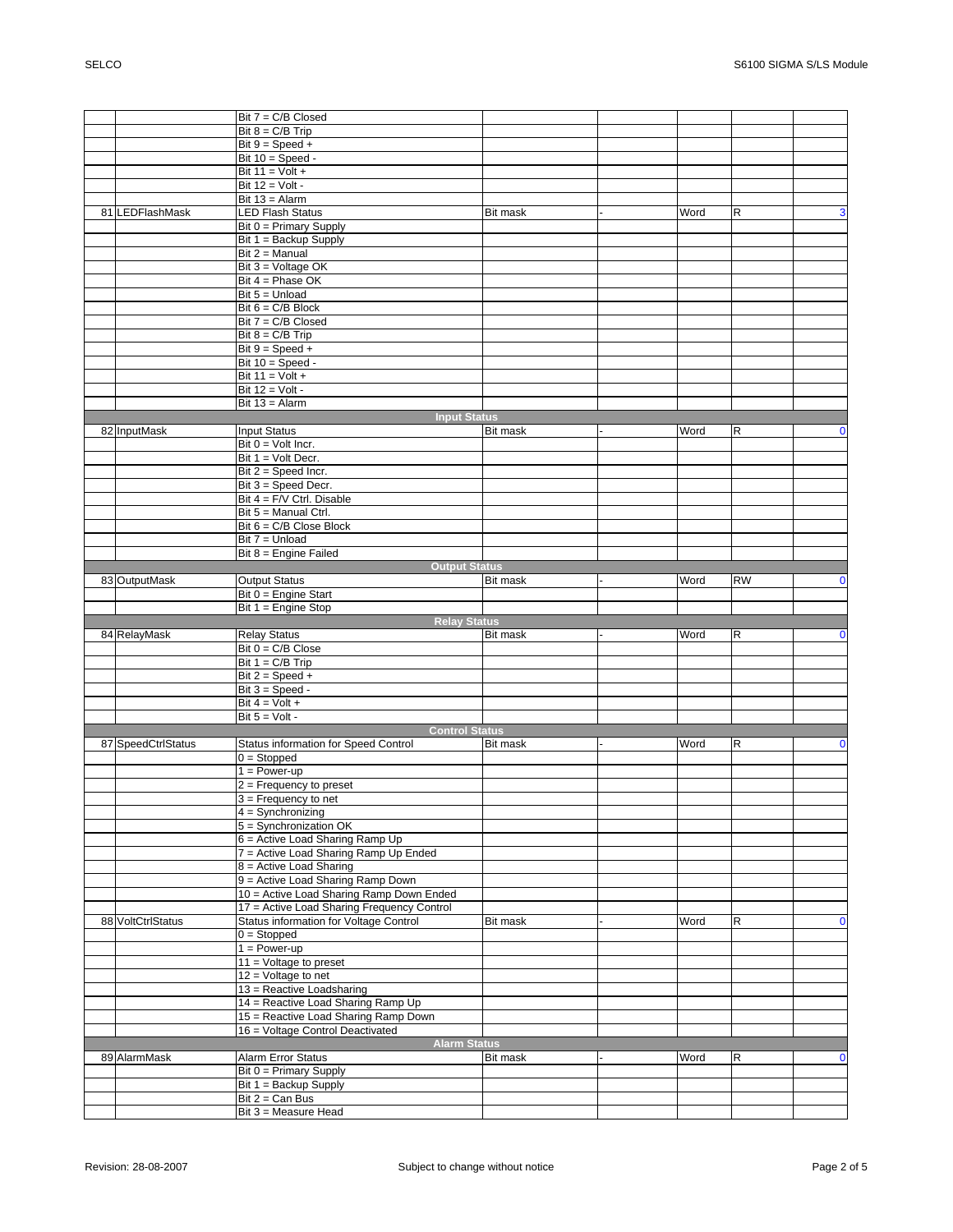|     |                         | Bit 4 = Sync. Ext. Signal                       |                                    |                          |              |                        |                         |
|-----|-------------------------|-------------------------------------------------|------------------------------------|--------------------------|--------------|------------------------|-------------------------|
|     |                         | Bit 5 = Sync. Int. Signal                       |                                    |                          |              |                        |                         |
|     |                         | Bit $6 =$ Unused                                |                                    |                          |              |                        |                         |
|     |                         | Bit 7 = Main Loop                               |                                    |                          |              |                        |                         |
|     |                         | Configuration                                   |                                    |                          |              |                        |                         |
|     | 100 VEEnabled           | Volt. Establish. Protection Enabled             | Index                              | 0 - 1                    | Word         | <b>RW</b>              | $\mathbf 0$             |
|     |                         | $0 = No$                                        |                                    |                          |              |                        |                         |
|     |                         | $1 = Yes$                                       |                                    |                          |              |                        |                         |
|     | 101 VELowLevel          | Volt. Establish. Protection Lower Level         | 50 - 100 %                         | $50 - 100$               | Word         | <b>RW</b>              | 70                      |
|     | 102 VEUpLevel           | Volt. Establish. Protection Upper Level         | 100 - 150 %                        | $100 - 150$              | Word         | <b>RW</b>              | 130                     |
|     | 103 VELowDelay          | Volt. Establish. Protection Lower Delay         | $1.0 - 30.0 s$                     | $10 - 300$               | Word         | <b>RW</b>              | $\overline{\mathbf{c}}$ |
|     | 104 VEUpDelay           | Volt. Establish. Protection Upper Delay         | $1.0 - 30.0 s$                     | $10 - 300$               | Word         | <b>RW</b>              | $\overline{2}$          |
| 105 |                         |                                                 |                                    |                          |              |                        |                         |
| 106 |                         |                                                 |                                    |                          |              |                        |                         |
| 107 |                         |                                                 |                                    |                          |              |                        |                         |
|     |                         |                                                 |                                    | $0 - 1$                  |              | <b>RW</b>              |                         |
|     | 108 FEEnabled           | Freq. Establish. Protection Enabled<br>$0 = No$ | Index                              |                          | Word         |                        | 0                       |
|     |                         |                                                 |                                    |                          |              |                        |                         |
|     |                         | $1 = Yes$                                       |                                    |                          |              |                        |                         |
|     | 109 FELowLevel          | Freq. Establish. Protection Lower Level         | 50 - 100 %                         | $50 - 100$               | Word         | <b>RW</b>              | 70                      |
|     | 110 FEUpLevel           | Freq. Establish. Protection Upper Level         | 100 - 150 %                        | $100 - 150$              | Word         | <b>RW</b>              | 130                     |
|     | 111 FELowDelay          | Freq. Establish. Protection Lower Delay         | $1.0 - 30.0 s$                     | $10 - 300$               | Word         | <b>RW</b>              | $\overline{2}$          |
|     | 112 FEUpDelay           | Freq. Establish. Protection Upper Delay         | $1.0 - 30.0 s$                     | $10 - 300$               | Word         | <b>RW</b>              | $\overline{\mathbf{2}}$ |
|     | 113 FDEnabled           | Freg. Deviation Protection Enabled              | Index                              | $0 - 1$                  | Word         | <b>RW</b>              | $\overline{\mathbf{0}}$ |
|     | 114 FDLevel             | Freq. Deviation Protection Level                | $0.2 - 10.0$ Hz                    | $2 - 100$                | Word         | <b>RW</b>              | $\overline{2}$          |
|     | 115 PMStart             | PM Start On Protection Fault                    | Index                              | $0 - 1$                  | Word         | <b>RW</b>              | $\overline{\mathbf{0}}$ |
|     | 116 FSStability         | <b>Frequency Stabilization Stability</b>        | $1 - 100$                          | $1 - 100$                | Word         | <b>RW</b>              | 10                      |
|     | 117 FSDeadband          | Frequency Stabilization Deadband                | $0.1 - 20.0 %$                     | $1 - 200$                | Word         | <b>RW</b>              | 0,2                     |
|     | 118 FSPIDP              | Frequency Stabilization PID - P                 | $1.0 - 20.0 x$                     | $10 - 200$               | Word         | <b>RW</b>              | $\overline{\mathbf{4}}$ |
|     | 119 FSPIDI              | Frequency Stabilization PID - I                 | $0 - 5000$ ms                      | $0 - 5000$               | Word         | <b>RW</b>              | 10                      |
|     | 120 FSPIDD              | Frequency Stabilization PID - D                 | $0 - 100$ ms                       | $0 - 100$                | Word         | <b>RW</b>              | $\vert$                 |
| 121 |                         |                                                 |                                    |                          |              |                        |                         |
| 122 |                         |                                                 |                                    |                          |              |                        |                         |
| 123 |                         |                                                 |                                    |                          |              |                        |                         |
|     | 124 AutoSyncCheckSync   | Auto Synchronizer Check Synchronizer            | Index                              | $0 - 1$                  | Word         | <b>RW</b>              | $\mathbf 0$             |
|     | 125 AutoSyncDeadBus     | Auto Synchronizer Dead Bus Closure              | Index                              | $0 - 1$                  | Word         | <b>RW</b>              | $\mathbf 0$             |
|     | 126 AutoSyncSyncTime    | Auto Synchronizer Synchronization Time          | $0 - 1000 s$                       | $0 - 1000$               | Word         | <b>RW</b>              | 60                      |
|     | 127 AutoSyncStability   | <b>Auto Synchronizer Stability</b>              | $1 - 100$                          | $1 - 100$                | Word         | <b>RW</b>              | $\overline{1}$          |
|     | 128 AutoSyncDeadband    | Auto Synchronizer Deadband                      | $0.1 - 20.0 %$                     | $1 - 200$                | Word         | <b>RW</b>              | $\overline{\mathbf{1}}$ |
|     | 129 AutoSyncFreqDev     | Auto Synchronizer Frequency Deviation           | $0.1 - 10.0$ Hz                    | $1 - 100$                | Word         | <b>RW</b>              | $\pmb{0}$               |
|     | 130 AutoSyncPhaseDev    | Auto Synchronizer Phase Deviation               | 1 - 15 Deg                         | $1 - 15$                 | Word         | <b>RW</b>              | $\overline{\mathbf{5}}$ |
|     | 131 AutoSyncCBCloseTime | Auto Synchronizer CB Close Time                 | $1 - 1000$ ms                      | $1 - 1000$               | Word         | <b>RW</b>              | 80                      |
|     | 132 AutoSyncPIDP        | Auto Synchronizer PID - P                       | $1.0 - 20.0 x$                     | $10 - 200$               | Word         | <b>RW</b>              | $\overline{6}$          |
|     | 133 AutoSyncPIDI        | Auto Synchronizer PID - I                       | $0 - 5000$ ms                      | $0 - 5000$               | Word         | <b>RW</b>              | 10                      |
|     | 134 AutoSyncPIDD        | Auto Synchronizer PID - D                       | $0 - 100$ ms                       | $0 - 100$                | Word         | <b>RW</b>              | 1                       |
| 135 |                         |                                                 |                                    |                          |              |                        |                         |
| 136 |                         |                                                 |                                    |                          |              |                        |                         |
| 137 |                         |                                                 |                                    |                          |              |                        |                         |
| 138 |                         |                                                 |                                    |                          |              |                        |                         |
|     | 139 ActLSLoadDev        | Act. Load Sharer Load Deviation                 | $-100 - 100 %$                     | $-100 - 100$             | Word         | <b>RW</b>              | 0                       |
|     | 140 ActLSStability      | Act. Load Sharer Stability                      | $1 - 100$                          | $1 - 100$                | Word         | <b>RW</b>              | 5                       |
|     | 141 ActLSDeadband       | Act. Load Sharer Deadband                       | $2 - 20.0 %$                       | $20 - 200$               | Word         | <b>RW</b>              | $\overline{2}$          |
|     | 142 ActLSPLVoltMin      | Act. Load Sharer Parallel Lines Voltage Min.    |                                    |                          |              | <b>RW</b>              |                         |
|     | 143 ActLSPLVoltMax      | Act. Load Sharer Parallel Lines Voltage Max.    | -6.0 - 6.0 VDC<br>$-6.0 - 6.0$ VDC | $-60 - 60$<br>$-60 - 60$ | Word<br>Word | <b>RW</b>              | $\mathbf 0$<br>$\bf 6$  |
|     | 144 ActLSRampTime       | Act. Load Sharer Ramp Time                      |                                    | $1 - 100$                |              | <b>RW</b>              |                         |
|     | 145 ActLSRampStability  | Act. Load Sharer Ramp Stability                 | $1 - 100 s$                        | $1 - 100$                | Word         |                        | 20                      |
|     | 146 ActLSCBTripLevel    | Act. Load Sharer CB Trip Level                  | $1 - 100$<br>$1 - 50%$             | $1 - 50$                 | Word         | <b>RW</b><br><b>RW</b> | 10                      |
|     |                         |                                                 |                                    |                          | Word         |                        | 5                       |
|     | 147 ActLSPIDP           | Act. Load Sharer PID - P                        | $1.0 - 20.0 x$                     | $10 - 200$               | Word         | <b>RW</b>              | $\overline{1}$          |
|     | 148 ActLSPIDI           | Act. Load Sharer PID - I                        | $0 - 5000$ ms                      | $0 - 5000$               | Word         | <b>RW</b>              | 10                      |
|     | 149 ActLSPIDD           | Act. Load Sharer PID - D                        | $0 - 100$ ms                       | $0 - 100$                | Word         | <b>RW</b>              | 1                       |
| 150 |                         |                                                 |                                    |                          |              |                        |                         |
| 151 |                         |                                                 |                                    |                          |              |                        |                         |
| 152 |                         |                                                 |                                    |                          |              |                        |                         |
| 153 |                         |                                                 |                                    |                          |              |                        |                         |
| 154 |                         |                                                 |                                    |                          |              |                        |                         |
|     | 155 VSStability         | <b>Voltage Stabilization Stability</b>          | $1 - 100$                          | $1 - 100$                | Word         | <b>RW</b>              | 5                       |
|     | 156 VSDeadband          | <b>Voltage Stabilization Deadband</b>           | $0.1 - 20.0 %$                     | $1 - 200$                | Word         | <b>RW</b>              | $\bf{0}$                |
|     | 157 VSPIDP              | Voltage Stabilization PID - P                   | $1.0 - 20.0 x$                     | $10 - 200$               | Word         | <b>RW</b>              | $\mathbf{1}$            |
|     | 158 VSPIDI              | Voltage Stabilization PID - I                   | $0 - 5000$ ms                      | $0 - 5000$               | Word         | <b>RW</b>              | 10                      |
|     | 159 VSPIDD              | Voltage Stabilization PID - D                   | $0 - 100$ ms                       | $0 - 100$                | Word         | <b>RW</b>              | $\mathbf{1}$            |
| 160 |                         |                                                 |                                    |                          |              |                        |                         |
| 161 |                         |                                                 |                                    |                          |              |                        |                         |
| 162 |                         |                                                 |                                    |                          |              |                        |                         |
| 163 |                         |                                                 |                                    |                          |              |                        |                         |
| 164 |                         |                                                 |                                    |                          |              |                        |                         |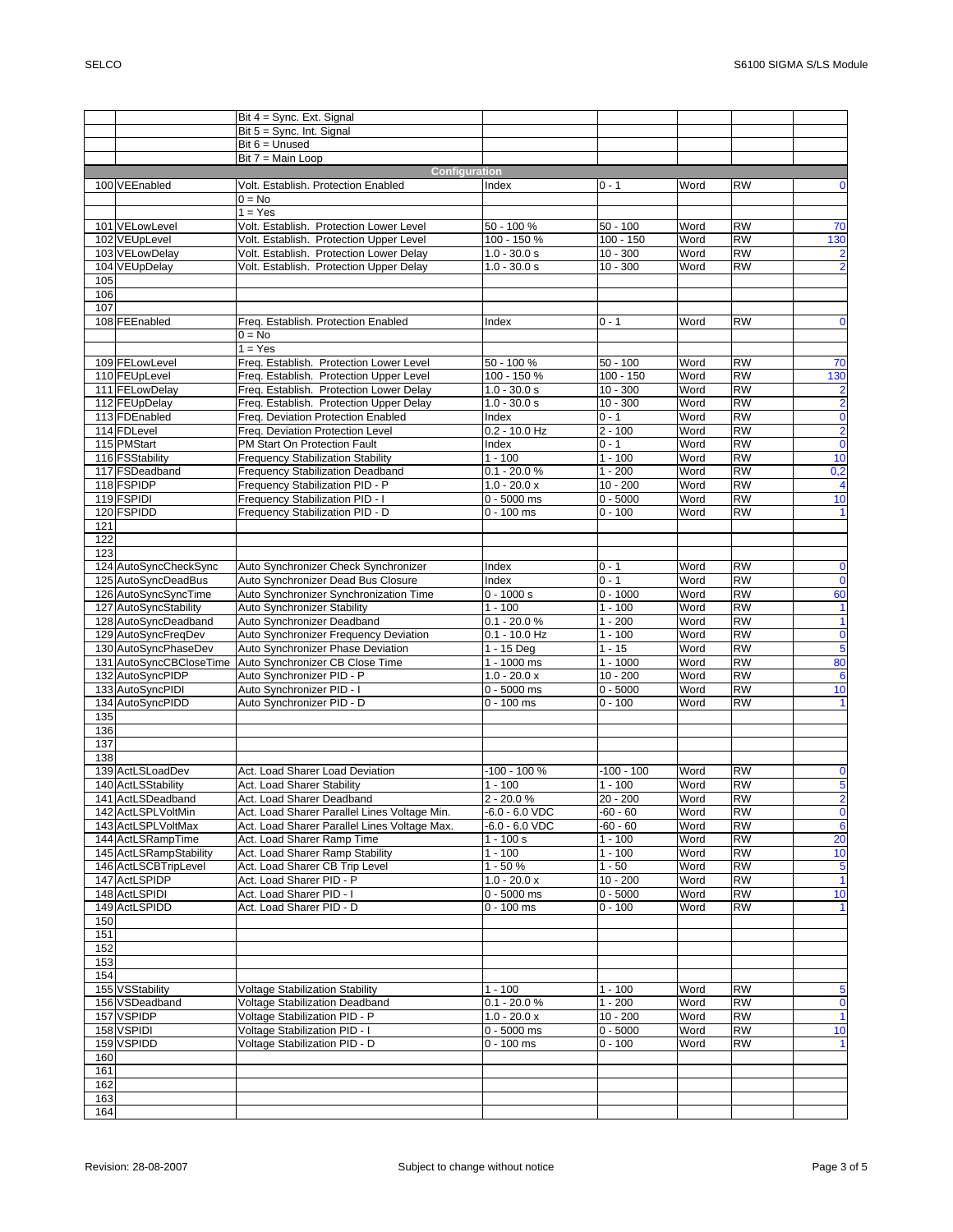| 165        |                          |                                                |                      |                      |      |           |                         |
|------------|--------------------------|------------------------------------------------|----------------------|----------------------|------|-----------|-------------------------|
|            | 166 VMStability          | <b>Volatge Matcher Stability</b>               | $1 - 100$            | $\overline{1}$ - 100 | Word | <b>RW</b> | 5                       |
|            |                          |                                                |                      |                      |      |           |                         |
|            | 167 VMDeadband           | Voltage Matcher Deadband                       | $0.1 - 20.0 %$       | $1 - 200$            | Word | <b>RW</b> | 5                       |
|            | 168 VMPIDP               | Voltage Matcher PID - P                        | $1.0 - 20.0 x$       | $10 - 200$           | Word | <b>RW</b> | $\mathbf{1}$            |
|            | 169 VMPIDI               | Voltage Matcher PID - I                        | $0 - 5000$ ms        | $0 - 5000$           | Word | <b>RW</b> | 10                      |
|            | 170 VMPIDD               | Voltage Matcher PID - D                        | $0 - 100$ ms         | $0 - 100$            | Word | <b>RW</b> | $\mathbf{1}$            |
| 171        |                          |                                                |                      |                      |      |           |                         |
| 172        |                          |                                                |                      |                      |      |           |                         |
|            |                          |                                                |                      |                      |      |           |                         |
| 173        |                          |                                                |                      |                      |      |           |                         |
| 174        |                          |                                                |                      |                      |      |           |                         |
| 175        |                          |                                                |                      |                      |      |           |                         |
|            | 176 ReactLSLoadDev       | React. Load Sharer Load Deviation              | $-100 - 100 %$       | $-100 - 100$         | Word | <b>RW</b> | 5                       |
|            | 177 ReactLSStability     | React. Load Sharer Stability                   | $\overline{1}$ - 100 | $1 - 100$            | Word | <b>RW</b> | 20                      |
|            | 178 ReactLSDeadband      | React. Load Sharer Deadband                    | $2 - 20.0 %$         | $20 - 200$           | Word | RW        | $\mathbf 0$             |
|            |                          |                                                |                      |                      |      |           |                         |
|            | 179 ReactLSPLVoltMin     | React. Load Sharer Parallel Lines Voltage Min. | $-6.0 - 6.0$ VDC     | $-60 - 60$           | Word | <b>RW</b> | $\mathbf 0$             |
|            | 180 ReactLSPLVoltMax     | React. Load Sharer Parallel Lines Voltage Max. | $-6.0 - 6.0$ VDC     | $-60 - 60$           | Word | <b>RW</b> | 60                      |
|            | 181 ReactLSRampTime      | React. Load Sharer Ramp Time                   | $1 - 100 s$          | $1 - 100$            | Word | <b>RW</b> | 20                      |
|            | 182 ReactLSRampStability | React. Load Sharer Ramp Stability              | $1 - 100$            | $1 - 100$            | Word | <b>RW</b> | 10                      |
|            | 183 ReactLSCBTripLevel   | React. Load Sharer CB Trip Level               | $1 - 50%$            | $1 - 50$             | Word | <b>RW</b> | $\overline{5}$          |
|            |                          |                                                |                      |                      |      |           |                         |
|            | 184 ReactLSPIDP          | React. Load Sharer PID - P                     | $1.0 - 20.0 x$       | $10 - 200$           | Word | <b>RW</b> | 10                      |
|            | 185 ReactLSPIDI          | React. Load Sharer PID - I                     | $0 - 5000$ ms        | $0 - 5000$           | Word | <b>RW</b> | 10                      |
|            | 186 ReactLSPIDD          | React. Load Sharer PID - D                     | $0 - 100$ ms         | $0 - 100$            | Word | <b>RW</b> | $\mathbf{1}$            |
| 187        |                          |                                                |                      |                      |      |           |                         |
| 188        |                          |                                                |                      |                      |      |           |                         |
| 189        |                          |                                                |                      |                      |      |           |                         |
|            |                          |                                                |                      |                      |      |           |                         |
| 190        |                          |                                                |                      |                      |      |           |                         |
|            | 191 AlarmRelayProtection | <b>Alarm Relay Protection</b>                  | Index                | $0 - 1$              | Word | <b>RW</b> | $\mathbf 0$             |
|            | 192 CBTripContact        | C/B Trip Relay Normal State                    | Index                | $0 - 1$              | Word | <b>RW</b> | $\mathbf{1}$            |
|            |                          | 0 = Normally Deenergized (ND)                  |                      |                      |      |           |                         |
|            |                          | 1 = Normally Energized (NE)                    |                      |                      |      |           |                         |
|            | 193 StartSignal          | <b>Start Signal Type</b>                       | Index                | $0 - 1$              | Word | <b>RW</b> | $\mathbf 0$             |
|            |                          |                                                |                      |                      |      |           |                         |
|            |                          | 0 = Continous Signal                           |                      |                      |      |           |                         |
|            |                          | $1 = Pulse$                                    |                      |                      |      |           |                         |
|            | 194 StartPulse           | <b>Start Pulse Length</b>                      | 100 - 5000 ms        | $100 - 5000$         | Word | <b>RW</b> | 1000                    |
|            | 195 StartTimeOut         | <b>Start Timeout</b>                           | $0 - 255s$           | $0 - 255$            | Word | <b>RW</b> | 10                      |
|            | 196 StopSignal           | Stop Signal Type                               | Index                | $0 - 1$              | Word | <b>RW</b> | $\mathbf 0$             |
|            |                          | 0 = Continous Signal                           |                      |                      |      |           |                         |
|            |                          |                                                |                      |                      |      |           |                         |
|            |                          |                                                |                      |                      |      |           |                         |
|            |                          | $1 =$ Pulse                                    |                      |                      |      |           |                         |
|            | 197 StopPulse            | Stop Pulse Length                              | 100 - 5000 ms        | $100 - 5000$         | Word | <b>RW</b> | 1000                    |
| 198        |                          |                                                |                      |                      |      |           |                         |
| 199        |                          |                                                |                      |                      |      |           |                         |
|            |                          |                                                |                      |                      |      |           |                         |
| 200        |                          |                                                |                      |                      |      |           |                         |
| 201        |                          |                                                |                      |                      |      |           |                         |
| 202        |                          |                                                |                      |                      |      |           |                         |
| 203        |                          |                                                |                      |                      |      |           |                         |
| 204        |                          |                                                |                      |                      |      |           |                         |
| 205        |                          |                                                |                      |                      |      |           |                         |
| 206        |                          |                                                |                      |                      |      |           |                         |
|            |                          |                                                |                      |                      |      |           |                         |
| 207        |                          |                                                |                      |                      |      |           |                         |
| 208        |                          |                                                |                      |                      |      |           |                         |
| 209        |                          |                                                |                      |                      |      |           |                         |
|            | 210 SpeedCtrlEnable      | <b>Speed Control Enable</b>                    | Index                | $0 - 1$              | Word | <b>RW</b> |                         |
|            | 211 SpeedCtrlMode        | <b>Speed Control Mode</b>                      | Index                | $0 - 1$              | Word | <b>RW</b> | $\mathbf 0$             |
|            |                          | $0 = Governor$                                 |                      |                      |      |           |                         |
|            |                          |                                                |                      |                      |      |           |                         |
|            |                          | $1 =$ Frequency Out                            |                      |                      |      |           |                         |
|            | 212 SpeedCtrlOut         | <b>Speed Control Output</b>                    | Index                | $0 - 1$              | Word | <b>RW</b> | $\mathbf 0$             |
|            |                          | $0 = Speed$ Relay                              |                      |                      |      |           |                         |
|            |                          | 1 = Analog Output 1                            |                      |                      |      |           |                         |
|            | 213 SpeedCtrlPulse       | Speed Control Pulse Duration                   | 10 - 10000 ms        | 10 - 10000           | Word | <b>RW</b> | 250                     |
|            | 214 SpeedCtrlDutyCycle   | Speed Control Duty Cycle                       | $0.0 - 25.5 s$       | $0 - 255$            | Word | <b>RW</b> | 20                      |
|            | 215 SpeedCtrlSignal      |                                                | Index                | $0 - 2$              | Word | <b>RW</b> | $\mathbf 0$             |
|            |                          | Speed Control Analog Output Signal             |                      |                      |      |           |                         |
|            |                          | $0 =$ Voltage                                  |                      |                      |      |           |                         |
|            |                          | $1 =$ Current                                  |                      |                      |      |           |                         |
|            |                          | $2 = PWM$                                      |                      |                      |      |           |                         |
|            | 216 SpeedCtrlVoltMin     | Speed Control Output Voltage Min.              | 10.000 - 10.000 VDC  | -10000 - 10000       | Word | <b>RW</b> | -5                      |
|            | 217 SpeedCtrlVoltMax     | Speed Control Output Voltage Max.              | -10.000 - 10.000 VDC | -10000 - 10000 Word  |      | <b>RW</b> | 5                       |
|            | 218 SpeedCtrlCurMin      | Speed Control Output Current Min.              | $0.000 - 24.000$ mA  | $0 - 24000$          | Word | <b>RW</b> | $\overline{\mathbf{4}}$ |
|            | 219 SpeedCtrlCurMax      | Speed Control Output Current Max.              | $0.000 - 24.000$ mA  | $0 - 24000$          | Word | <b>RW</b> |                         |
|            |                          |                                                |                      |                      |      |           | 20                      |
|            | 220 SpeedCtrlPWMFreq     | Speed Control PWM Output Frequency             | 100 - 32000 Hz       | 100 - 32000          | Word | <b>RW</b> | 500                     |
| 221        |                          |                                                |                      |                      |      |           |                         |
|            | 222 SpeedCtrlPWMVoltMax  | Speed Control PWMOutput Voltage Max.           | -8.000 - 8.000 VDC   | $-8000 - 8000$       | Word | <b>RW</b> | 8                       |
| 223        |                          |                                                |                      |                      |      |           |                         |
| 224<br>225 |                          |                                                |                      |                      |      |           |                         |